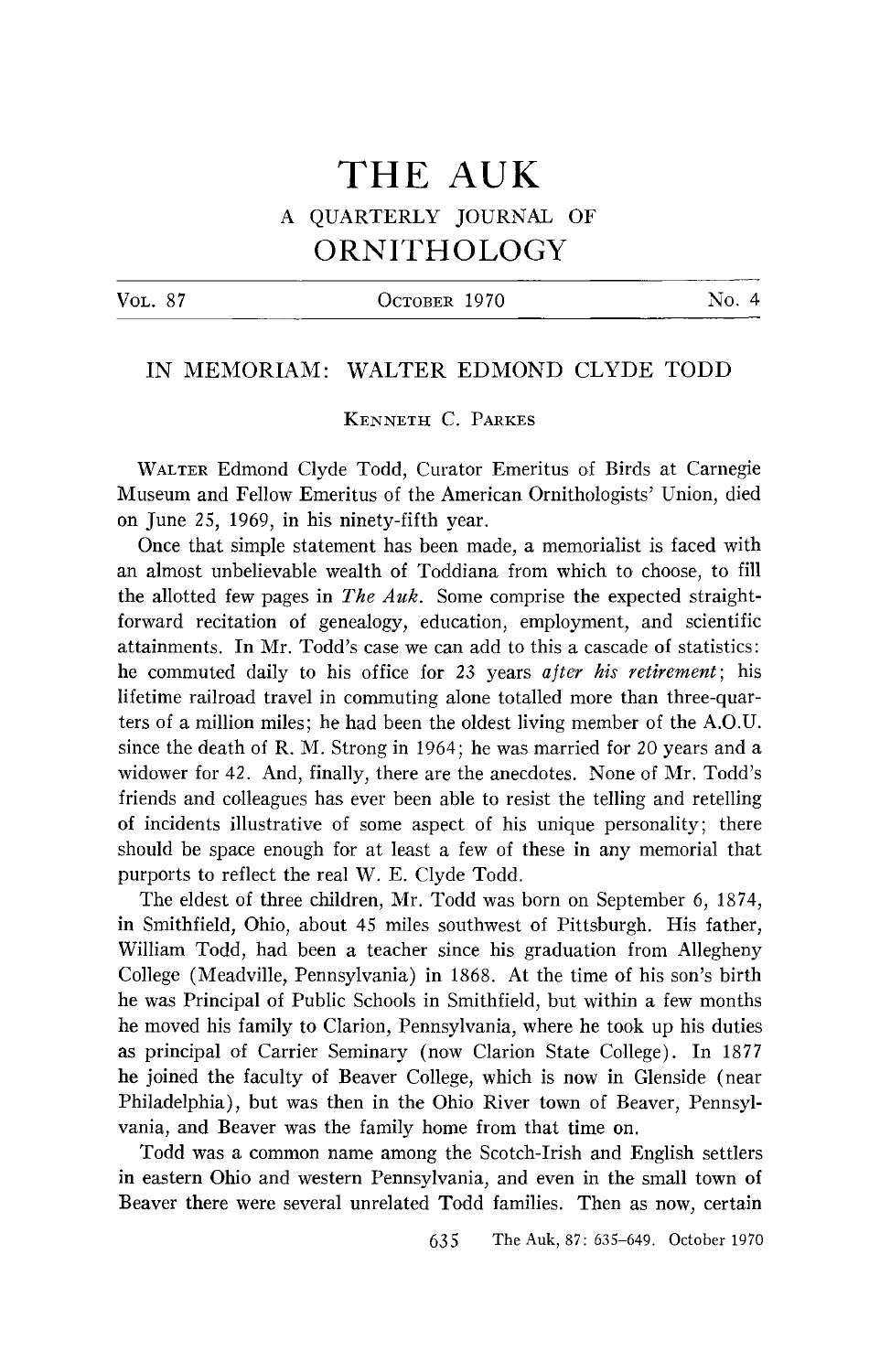

**W. E. CLYDE TODD, 1874-1969 (From a photograph taken in 1950 by Clyde Hare)**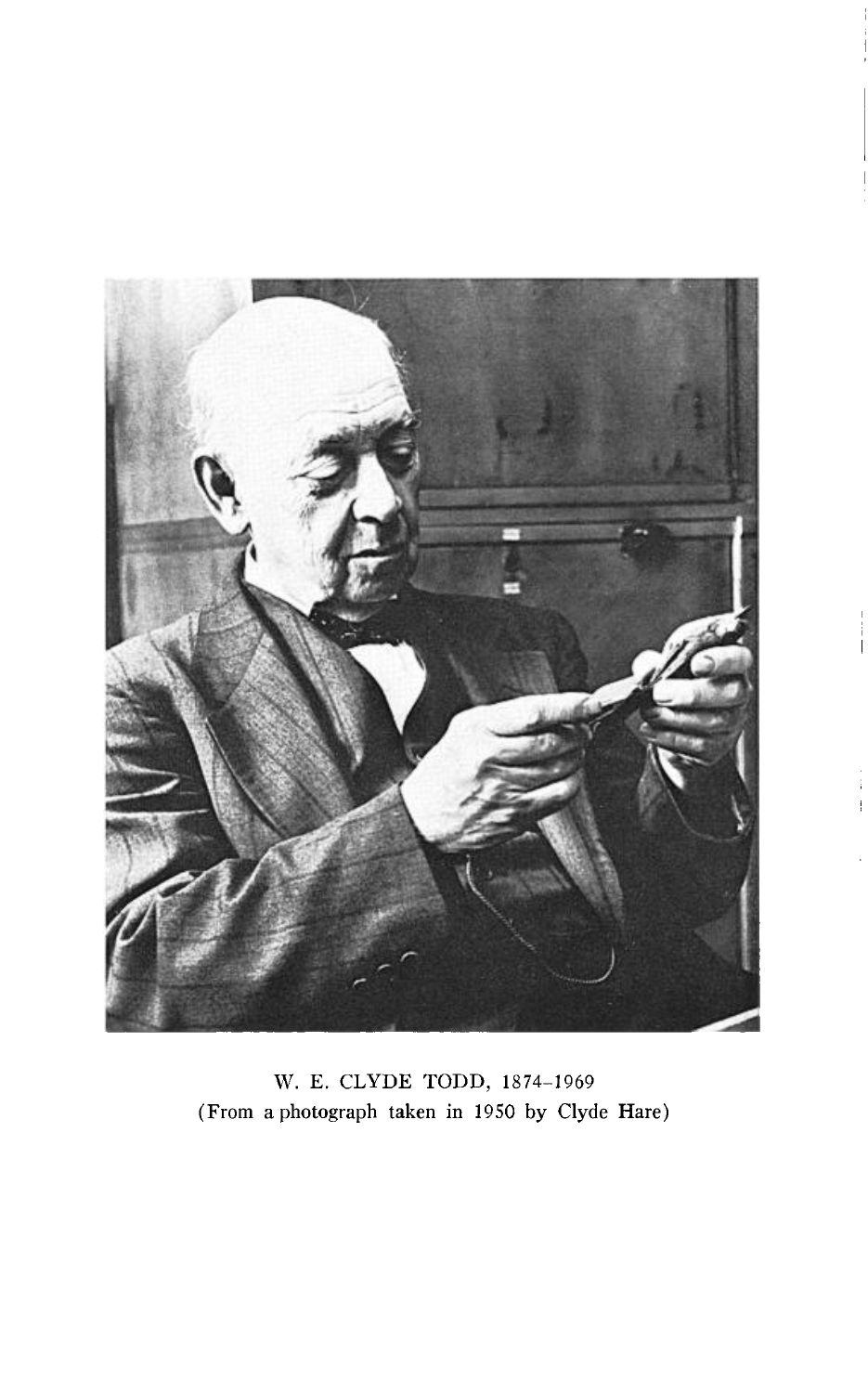**given names were much in vogue. Thus when Isabella Todd wanted her son to come to supper, she could not call to the boys in the street for either "Wally Todd" or "Eddie Todd" and be sure of getting the right boy. She settled on "Clyde," as none of the other Todd parents in Beaver had happened to hit upon this name, and as W. E. Clyde Todd he was known thereafter. This eventually led to bibliographic complications, as certain British authors tended to believe that "Clyde Todd" was a compound family name in the British tradition (some even added a gratuitous hyphen), and thus an occasional bibliography lists Mr. Todd among the C's.** 

**With the exception of attendance for a couple of months at Geneva College in Beaver Falls, Mr. Todd's formal education ended with his graduation from Beaver High School in 1891. But a high school education in 1891 had a far different emphasis from its counterpart today. Mr. Todd's grounding in Latin and Greek was so thorough that he served as classical advisor to his Carnegie Museum colleagues throughout his scientific career. On at least two occasions, institutions of higher learning in the Pittsburgh area sought to confer honorary doctorates upon Mr. Todd, but he refused them, saying that he was not an educated man. Most people outside Carnegie Museum, not knowing his preference, persisted in addressing him as "Doctor Todd," which always made him uncomfortable.** 

**In his great "Birds of western Pennsylvania" (1940), Mr. Todd, in the chapter on the Magnolia Warbler (p. 507), wrote: "I published an account of the taking of a set of eggs (now in the Carnegie Museum) in the Buffalo Creek region of southeastern Butler County, in June 1889 (my outstanding ornithological achievement up to that time)." "Up to that time," indeed! He was fourteen years old when he thus extended the known breeding range of the Magnolia Warbler, and sixteen when his discovery was published in The Auk. His publishing career had in fact begun when he was thirteen,**  with a note in *The Oölogist* on Beaver County birds. But Mr. Todd **obviously did not consider his first five "titles" to be "outstanding." These first five were almost his last five. He knew, at fourteen, the importance of preserving a specimen as proof of his discovery, so he collected the parent Magnolia Warbler. He did not then know the art of preparing bird skins, so he packed the warbler in a tin box to mail (the service was faster in those happy days) to a friend whose grandmother knew something of taxidermy. As his uncle was driving him to the post office, the horses panicked and ran away, the wagon hit a tree, rolled over, and was demolished, and young Clyde escaped with his life through a combination of fast thinking and what he always believed to be the intervention of a merciful Providence that was to watch over him for eighty more years.** 

**Badly shaken up, Clyde did not get around to mailing the now crushed**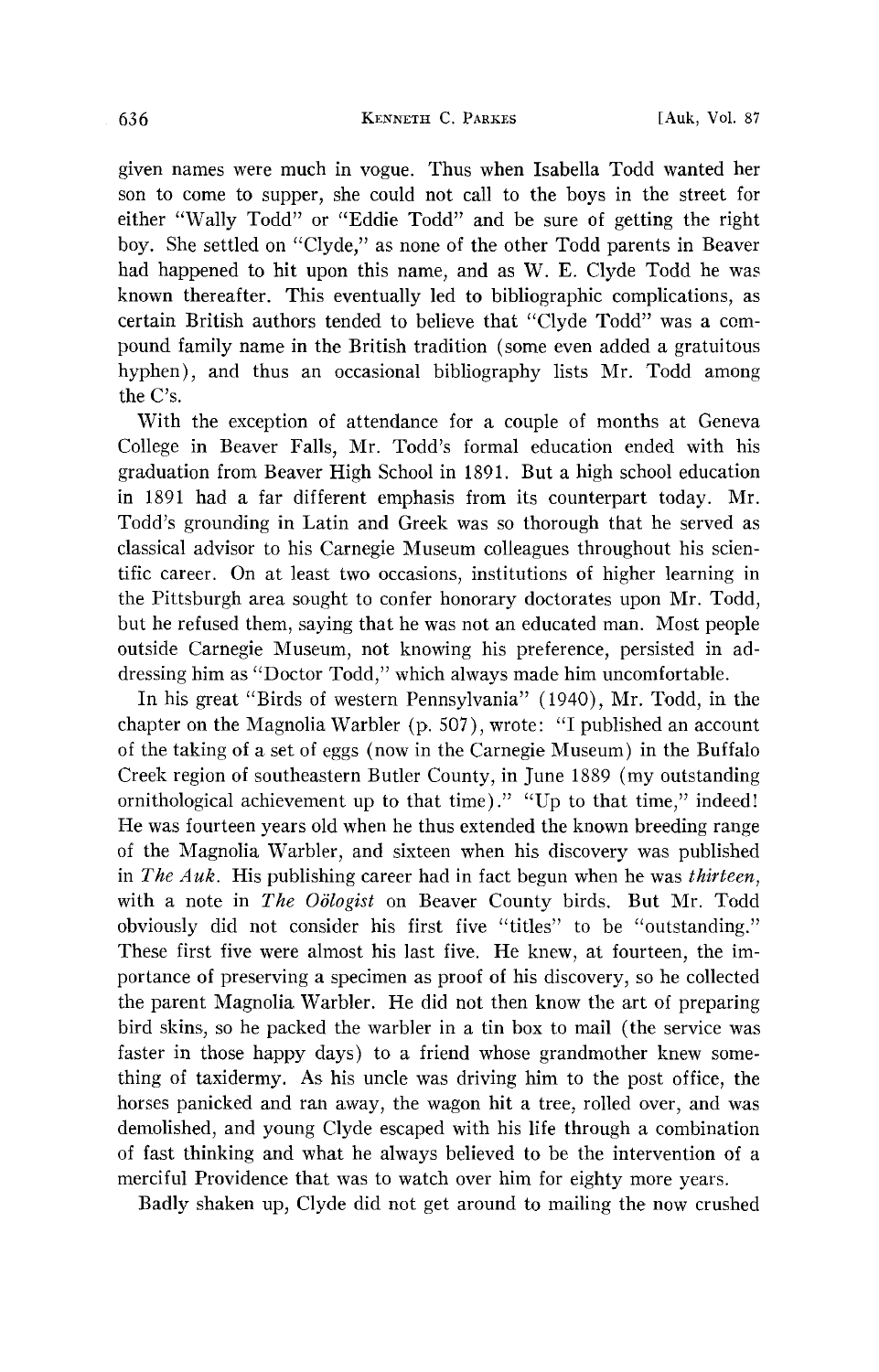**warbler corpse to his friend until the next day. By the time it had arrived, it was too badly spoiled to preserve. Todd was regretfully able thus to send only a description of his find, without specimen, to Dr. C. Hart Merriam in Washington, but to his immense satisfaction, Dr. Merriam accepted the record. For some months young Todd had been sending bird migration reports from Beaver to Merriam's Division of Economic Ornithology and Mammalogy of the U.S. Department of Agriculture, and two years later began to collect and send in bird stomachs (for which he was paid ten cents apiece to cover the cost of ammunition). After having received a gentle warning from the State Game Warden from Pittsburgh, who had received complaints about a boy shooting songbirds (prohibited by law only**  two years earlier), Clyde continued his collecting but more circumspectly. **He felt that he easily fulfilled all of the requirements for a collecting permit except one, and it was hardly his fault that he lacked two, years of the minimum age of eighteen !** 

**Even before his graduation from high school, Todd had written to Dr. Merriam, and also to Dr. J. A. Allen of the American Museum of Natural History (then editor of The Auk), asking if there were any present or prospective opening in ornithology "for one of my youth and inexperience." Both replied negatively but sympathetically, promising to keep the boy in mind if anything opened up. Captain Charles Bendire, on the other hand, replied in quite a different vein. In a long and frank letter Bendire told young Todd "You could not possibly if you tried pick out a worse profession to gain even the plainest sort of living than this. To the best of my knowledge there are not over five ornithologists in the country that draw a salary [he then mentioned Allen, Robert Ridgway, and Frank Chapman] ß . . Brewster, Cory, Sennett, Elliot and others I could mention are all men of means and can afford to please themselves in their tastes, and not one of them, I presume, ever made a dollar for every ten they spent in pursuit of this subject."** 

**Mr. Todd was a little hurt that Captain Bendire would think he wanted to make money out of ornithology, but he was nevertheless much impressed by this letter. As he wrote long afterward in his old age (in a handwritten memoir of the first 33 years of his life, on file at Carnegie Museum): "I never dreamed that a time might come when I too would be writing letters in a similar vein to a younger generation of worthy aspirants. But like some of them I never entirely gave up hope that something might happen. Call it a presentiment, a 'hunch,' if you will."** 

**Meanwhile he decided to take advantage of the offer of a scholarship, made by the authorities at Geneva College to the top student of the graduating class of each high school in the Beaver Valley. After college he intended to seek a position, with good prospects for advancement, with the**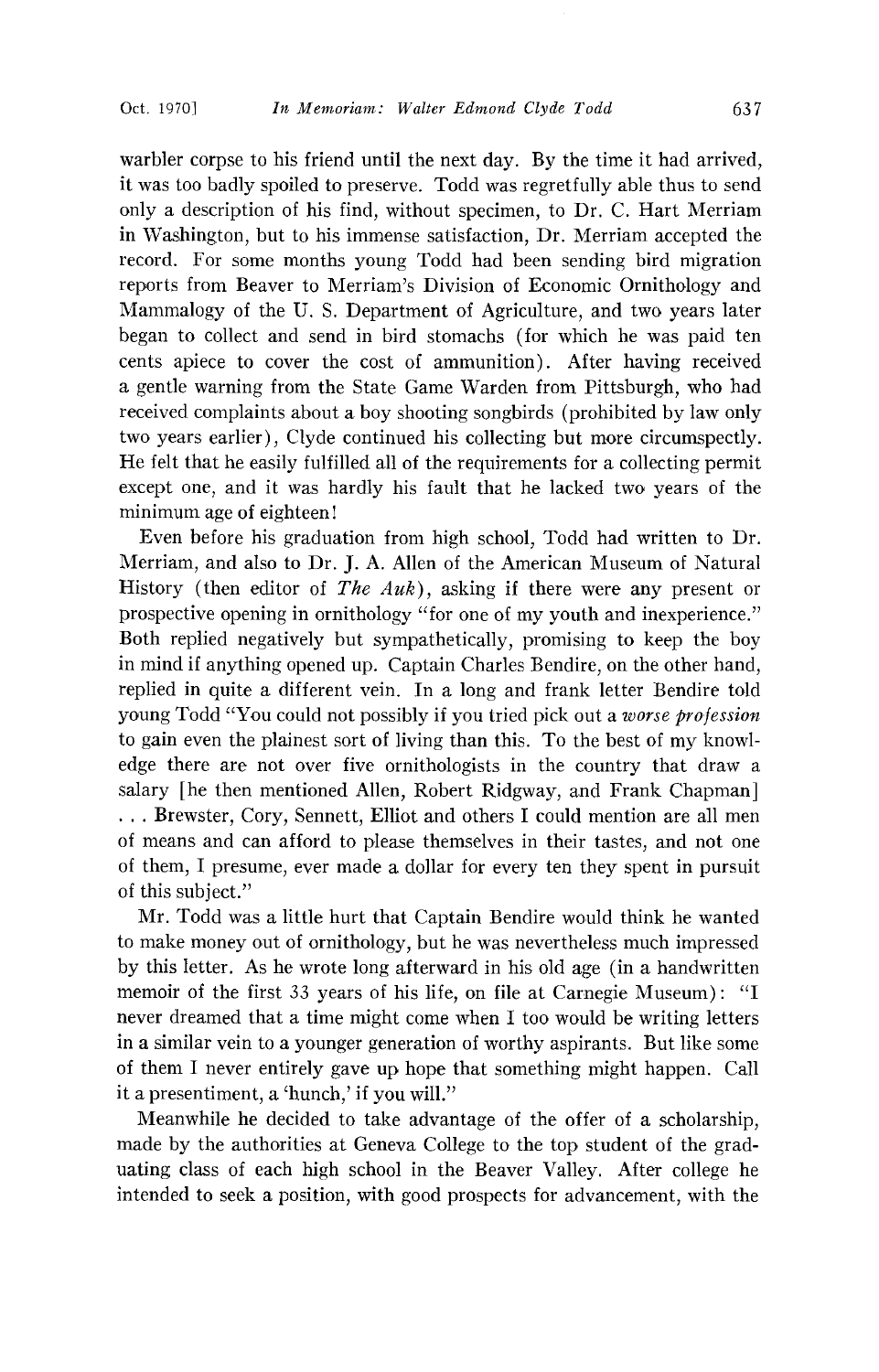**Pennsylvania Railroad; his boyhood ambition had not stopped at the job of locomotive-driver, the goal of so many youths of his generation, but went on to an interest in directing train operations. He never lost his interest in railroading, and was to speak of it many times in future years as his only alternative career choice; needless to say, the expression of his opinion of the mid-Twentieth Century deterioration of railroad passenger service was held within decent bounds only by his adherence to Victorian standards of vocabulary.** 

**Shortly after the college year had begun, Todd's "presentiment" materialized in the form of a letter from Professor Walter Barrows, inquiring at Dr. Merriam's request as to whether the young man would be interested in a probationary three-month appointment as a "messenger" in Merriam's division, his duties to be primarily clerical, at a salary of \$50 per month. Todd wrote his acceptance immediately, of course. His impatience to receive confirmation of his appointment was reflected years later in his memoirs; he states "I did not then realize how slowly the Government is accustomed to. act." The original letter from Dr. Barrows had arrived "shortly after the middle of October," but by the last few days of October Todd had about given up hope. To write a letter, await a governmental action and a letter of appointment, and then give up hope, all within a period of about two weeks, surely bespoke an era of faster mail service and less tangled bureaucracy than we know today!** 

**But on the afternoon of Friday October 30 a telegram from Dr. Merriam announced that Mr. Todd was to begin work in Washington on Monday. Somehow the boy managed to buy and pack new clothes, say goodbye to family and friends, send word of his decision to the Geneva College faculty through a fellow student, and still make the train leaving Pittsburgh (some 25 or 30 miles from Beaver by wagon) at 2 AM. His memoirs state: "It never occurred to me to travel on Sunday; on that point I had conscientious scruples." He never lost those scruples; the field catalogues of his expeditions are notable for never showing more than six consecutive days of collecting. Arriving in Washington at 2 on Saturday afternoon, he reported prematurely to Dr Merriam at the U.S. Department of Agriculture. Merriam was a little taken aback at the youthful appearance of his new messenger, but invited him to attend the meeting of the Biological Society of Washington to be held that night at the Cosmos Club. There he met, among other notables, Captain Bendire, of whom Todd later wrote: "Of all the scientific men whom I met in Washington during my stay, he was one who never had any use for me, even when I was assigned to work for a time in his office .... Just why I never knew, but I suspect that he was peeved because Ihad disregarded his earlier proffered advice. He never knew how nearly I had really come to acting upon it."**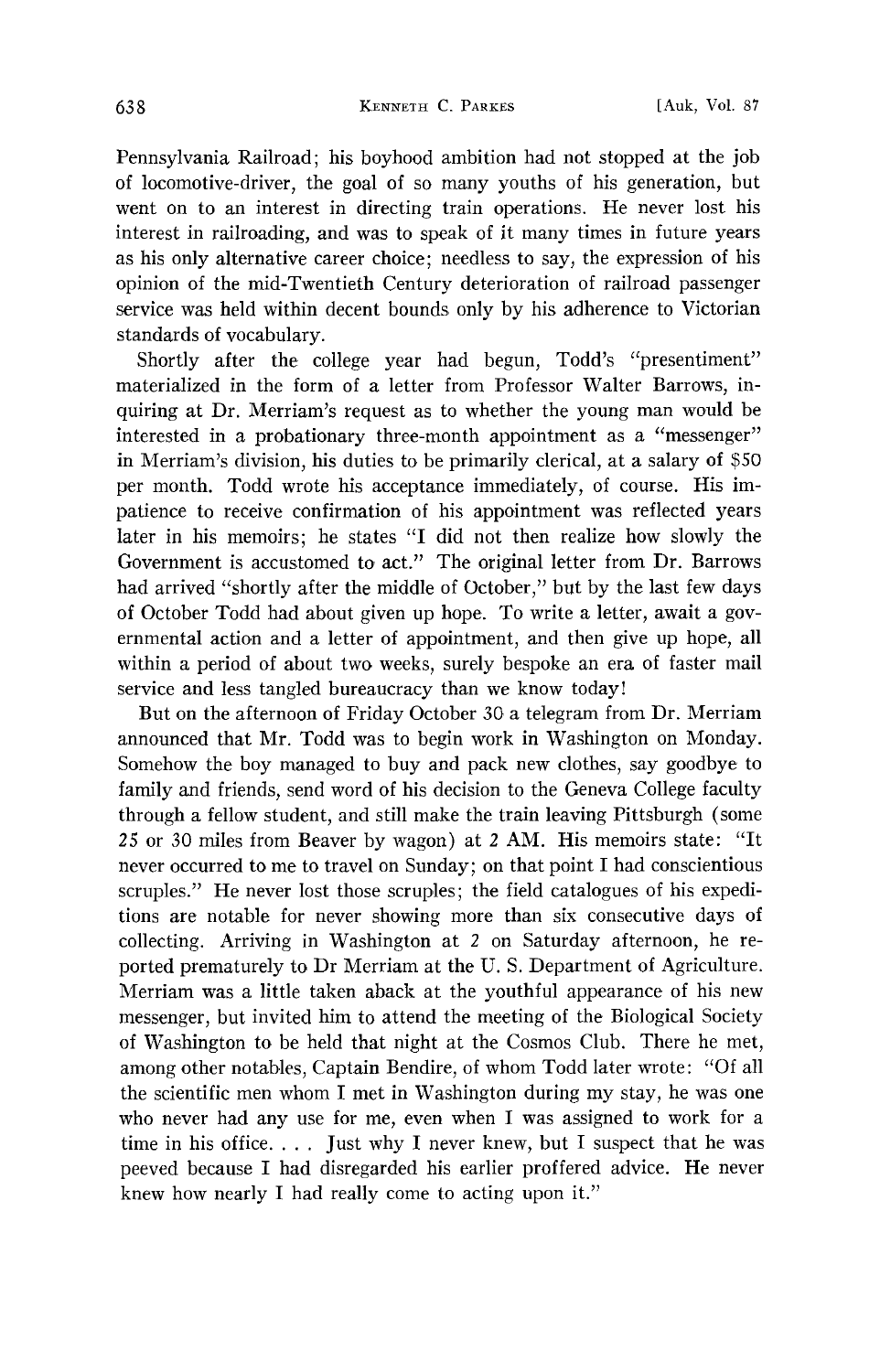**Todd's first job was the sorting, labeling, and cataloguing of the division's burgeoning collection of bird stomachs in alcohol. He found the records in such chaotic condition that it is easy to imagine this assignment to be the genesis of his lifetime of devotion to scrupulous accuracy and painstaking care in curatorial work.** 

**Early in Todd's Washington career, Dr. A. K. Fisher took him over to the Smithsonian Institution to introduce him to several scientists there. The first of these was Frederic A. Lucas, later to be Director of the American Museum of Natural History, but then Curator of Comparative**  Anatomy with a laboratory on the upper floor of the Smithsonian's stable. **But the highlight of this day was his first meeting with Robert Ridgway, already Todd's idol, who endeared himself to the boy immediately by treating him as an esteemed colleague. Mr. Todd's admiration for Ridgway grew with the years; "indeed, insofar as scientific work was concerned, he stood as my exemplar." I never heard Mr. Todd refer to Ridgway other than as Mister Ridgway, with the utmost of respect in his voice; perhaps a part of this feeling, and the adoption of Ridgway as "exemplar," may have been based on Todd's sharing with Ridgway the lack of a doctorate, both young men having embarked on their scientific apprenticeships in their teens.** 

**Todd's interest in the birds of his boyhood home continued, and, with Dr. Merriam's reluctant permission, he took a few days' leave of absence during his first Christmas season in Washington to participate in the founding, in Allegheny (now part of Pittsburgh), of the Western Pennsylvania Ornithological Society. Then January 1892 passed, and the threemonths' "probationary period" had come and gone without comment. Todd discovered long afterward that there was, officially, no such period, but that it had been invented by Dr. Merriam as a convenient excuse to discharge Todd had his services been unsatisfactory. Todd's memoirs of this period are filled with his impressions of such contemporaries as Merriam, Barrows, Fisher, William Palmer, F. E. L. Beal, and his friend and roommate Edward A. Preble, who taught him to skin birds. Although Mr. Todd always complained that he had never mastered the art of rapid preparation of bird skins, his specimens are well made and (needless to say) the accuracy of their data is impeccable.** 

**For some time Todd had wanted to get back into the field, and it was natural that he thought at once of making a more thorough survey of the breeding birds of western Pennsylvania than he had been able to accomplish as an untutored boy. He studied maps carefully, and selected a series of potential collecting localities (dependent, in those days, on accessibility to a railroad stop). Being entitled as a government employee to thirty days' leave in each calendar year, Todd was confident that Dr.**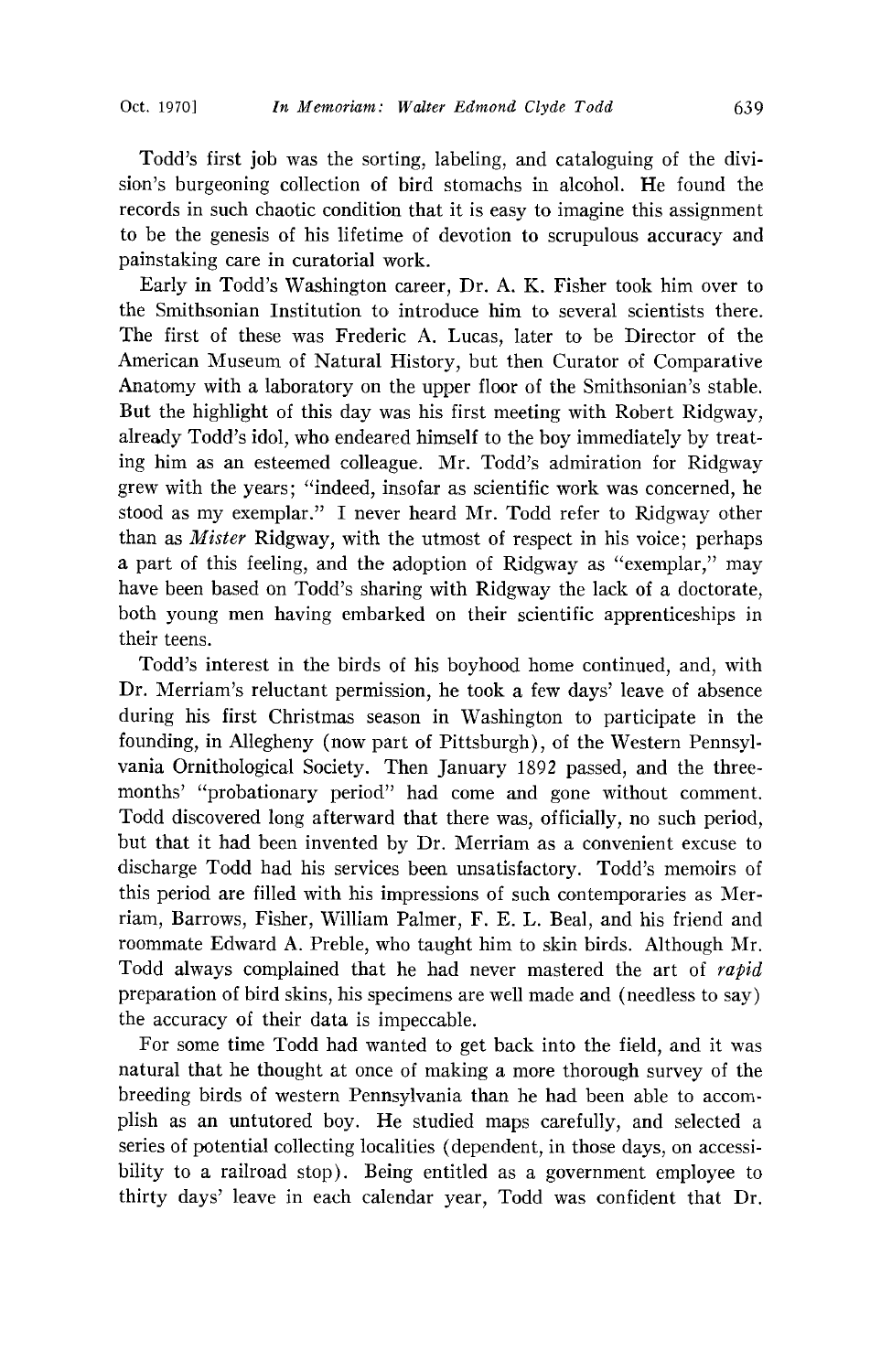**Merriam would look favorably upon a proposition that three weeks of his 1892 vacation be spent in June carrying out ornithological field work. To his great annoyance, he was told that he could not be spared at that time- perhaps later. Determined to return to Pennsylvania at the height of the nesting season, Todd then proposed that he hire, at his own expense, a substitute to carry on his duties in Washington while he was away. Merriam and Barrows eventually accepted this highly irregular arrangement. The three-week collecting trip was a great success; Todd found several species that neither he nor anyone else had realized bred in western Pennsylvania. This trip was the first of the many that were to. culminate, 48 years later, in "Birds of western Pennsylvania," one of the classics among regional avifaunas.** 

**For Todd the highlight of 1892 was his first attendance at an A.O.U. meeting--he had been elected an Associate Member (the category now called Member) in November 1890. He presented a paper based on his Pennsylvania field work (later published in The Auk), and had the honor of being second on the program, preceded only by the great Elliott Coues. Dr. Coues, who was elected to the presidency of the A.O.U. at that meeting, is described by Todd in his memoirs as "an upstanding, fine-looking figure of a man, with a full beard, piercing blue eyes, and a wonderful command of English." This emphasis on language skill was to find its counterpart 72 years later when O. L. Austin, Jr. chose to climax his review of Todd's "Birds of the Labrador Peninsula" by praising the author's writing style and command of English syntax.** 

**Through most of the remaining years of the last decade of the nineteenth century, Todd continued to live in Washington and to make periodical collecting trips to western Pennsylvania. In 1895 he planned two itineraries, one for himself, and one for a newly-hired assistant, "a young Harvard**  graduate, William Henry Phelps." Note the use of the adjective "young"-**Mr. Phelps was Todd's junior by one year. They became lifelong friends, and long afterward Mr. Phelps' annual visits to Carnegie Museum to study Venezuelan birds were among the year's highlights for Mr. Todd.** 

**The A.O.U. met in Washington again in 1895, and for the first time**  Mr. Todd appears in a group picture, reproduced in *The Nidiologist* (3: **41, 1895). He was now all of 21 years old, and his receding hairline is already apparent. Compared with the magnificent beards of Coues, Brewster, and D. G. Elliott, or the fine soup-strainers of Merriam, Sennett, and Mearns, Mr. Todd's well-trimmed (and soon abandoned) moustache appears modest indeed.** 

**1896 was a bad year. Todd seriously considered borrowing the funds, estimated at \$200 a year, necessary to resume his college education, this time at his father's alma mater, Allegheny (all of his savings had been spent**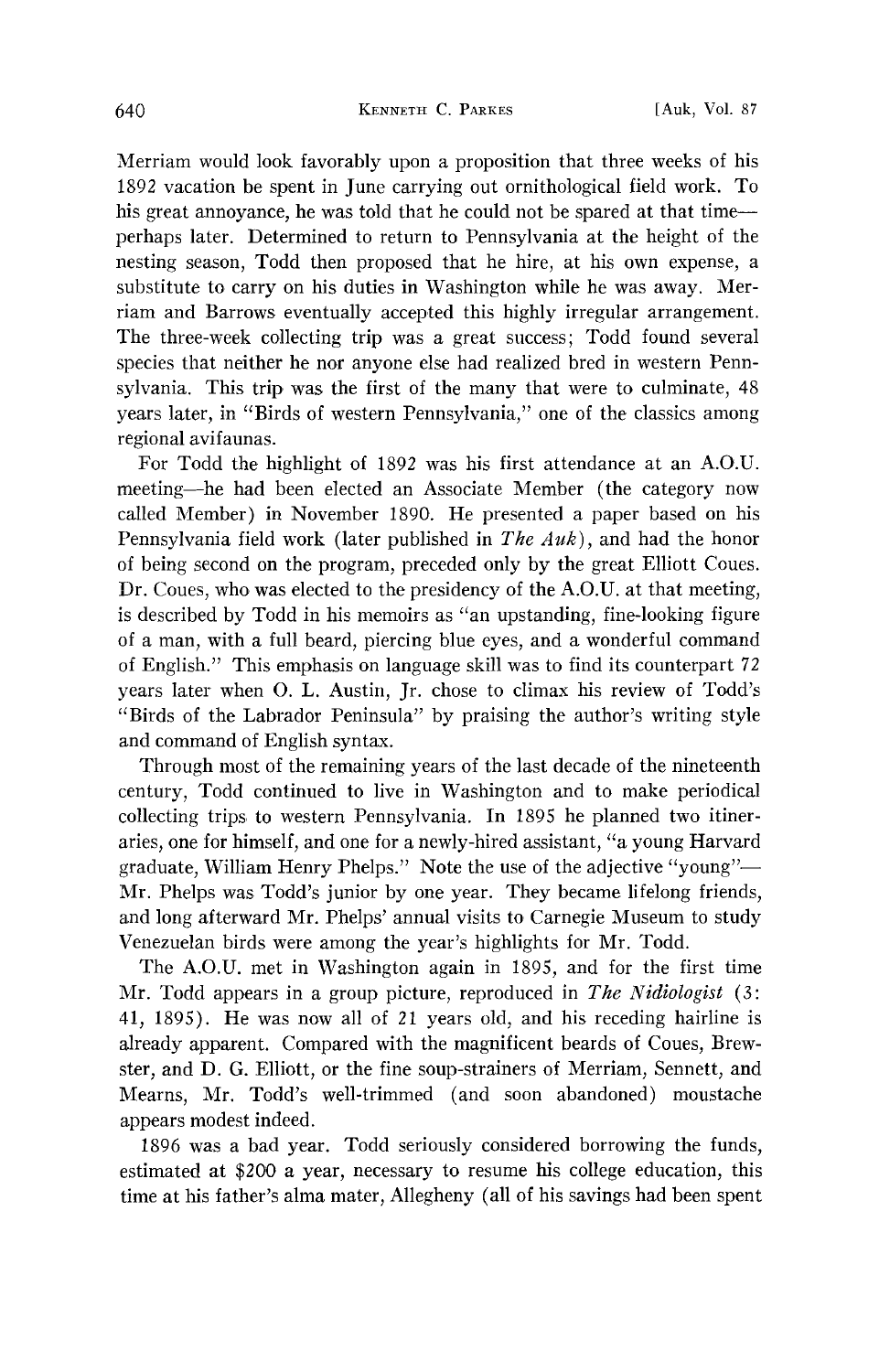**on his ornithological expeditions). But the senior Todd discouraged his son, as the family, caught in the business depression of that time, needed Clyde's financial assistance. Shortly afterward William Todd developed a cold, which progressed through "La Grippe" to "Galloping Consump**tion," and he died on May 18. Clyde returned to Washington after the **funeral, but sent his surplus earnings home to his mother instead of spending them on field work. That summer, after long urging by Dr. Merriam, Congress authorized the transformation of Merriam's division into the U.S. Biological Survey. Todd was required to take his first Civil Service examination, and was the only one in his group of 17 young government men who did not "bone up" in advance, as he really didn't care much just then whether he passed or not. To his amazement, he alone passed, and was given a \$5 per month raise.** 

**In September 1896, Todd contracted a severe case of malaria. He was permitted to go home to Beaver under a new government provision for extended sick leave. Not until after Christmas did he begin to regain his strength. During his illness and in his absence, what proved to be the last meeting of the Western Pennsylvania Ornithological Society was held at the Carnegie Library of Pittsburgh, the first time that Todd had ever heard of this institution. Although he continued his work in Washington through 1897, interrupted by the usual summer field work in Pennsylvania, he was becoming more and more discontented. He was fed up with government work in general, and felt that both his salary and his prospects were inadequate. And, stimulated by his visits to Beaver, he was just plain homesick. Learning that the Carnegie Library in Pittsburgh was forming a "Museum Department," he took advantage of his Christmas week visit home to look over the new institution. The poor quality of most of the ornithological exhibits suggested to his ambitious young mind that the fledgling Carnegie Museum had an obvious need for a staff member with his own brand of expertise. Through an influential uncle he obtained interviews with several of the trustees, but left for Washington with matters still unsettled pending the appointment of a director for the new museum. This post went to Dr. W. J. Holland (later the author of well-known**  manuals of Lepidoptera), and, to Todd's intense disappointment, the post **he sought for himself was given to his friend Samuel Rhoads. Nevertheless, Todd wrote to Holland and offered his services as a freelance collector of birds and mammals for the 1898 field season in western Pennsylvania. This offer was accepted, and Todd subcontracted the mammals to Thaddeus Surber.** 

**The highlight of that collecting season was Todd's arrest for shooting birds without a permit; the fee had been raised from \$1 to \$5, which Todd**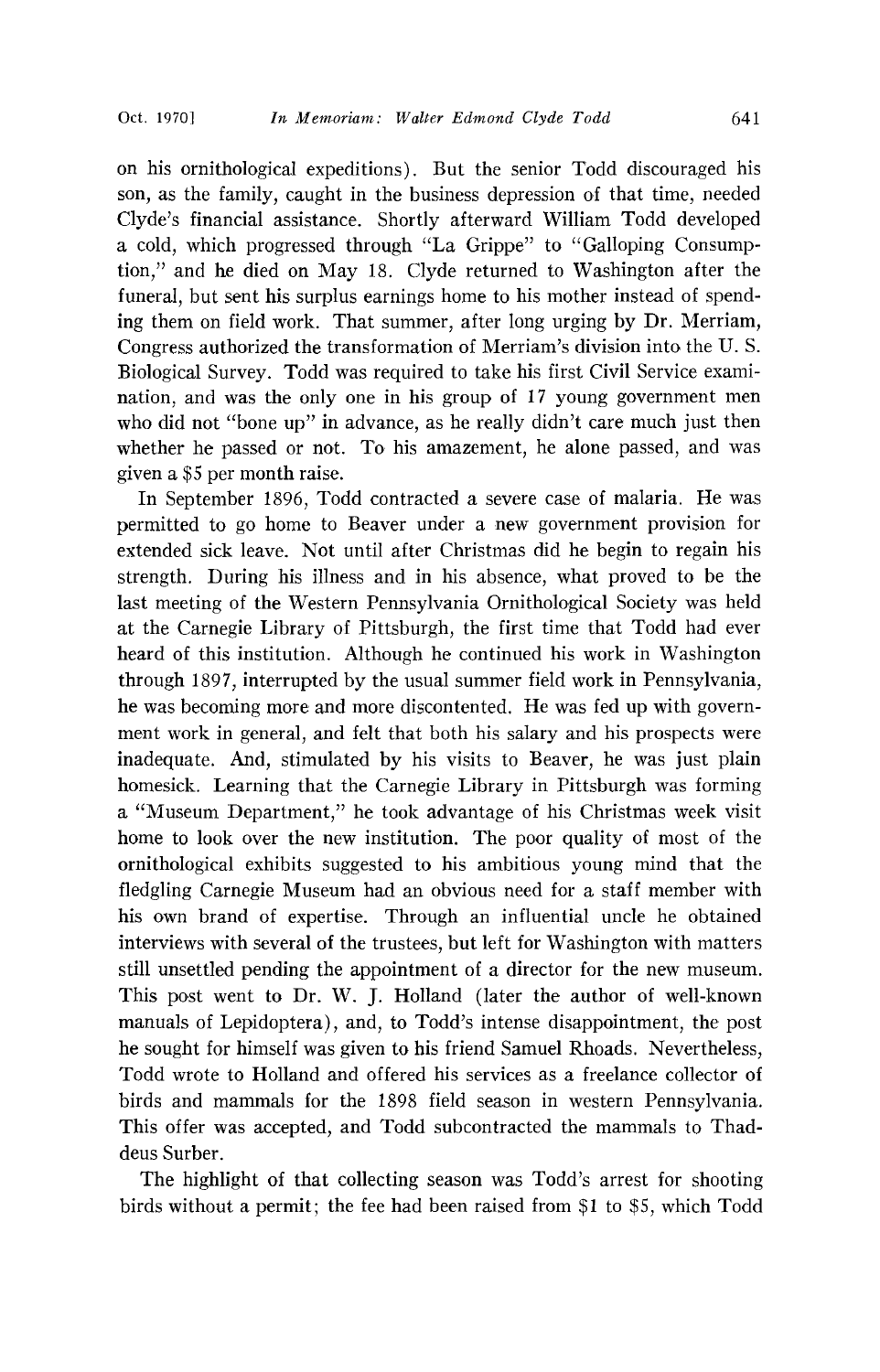**thought was unreasonable. Fortunately a telegram from the influential Dr. Holland satisfied the Justice of the Peace, and Todd was able to leave town by promising to send fee money to the arresting constable after he got back to Washington.** 

**Rhoads was unable to tolerate what he called Holland's dictatorial ways, and resigned. Todd therefore reapplied for a position at Carnegie Museum, and was appointed as Assistant, at \$50 per month, in April 1899. His association with the museum lasted the rest of his long and productive life. In retrospect, he thought he should have had some misgivings about Hol**land after the experiences of his friend Rhoads, but he then believed that he **had weathered enough unpleasantness of various kinds in Washington to be able to endure anything Carnegie Museum had to offer. Alas, Todd had sadly underestimated Dr. Holland, and their feuding has become solidly entrenched in Carnegie Museum legend. Todd always believed that whatever he accomplished had been done, not only without Dr. Holland's help, but in spite of his interferences. It is certainly true that many or most of the long series of expeditions to northern Canada that were to begin in 1901 would not have been possible without Mr. Todd's own independent fund-raising efforts.** 

**Field work in Pennsylvania continued, and Todd was already referring in letters to his "forthcoming" book on the birds of the western part of the state. Gradually, however, the emphasis shifted to field work in the Labrador peninsula and other parts of Canada, while the Pennsylvania work turned to writing and compiling. These chronologically overlapping interests culminated in the two great books, "Birds of western Pennsylvania" (1940) and "Birds of the Labrador peninsula and adjacent areas" (1963), that were based in large part on his own field experience. This part of Todd's life will barely be touched on here, simply because so much of it is described in the books themselves. For additional background, the reader is referred to Robert Cushman Murphy's review of the first book (Cardinal, 5:73 83, 1940) and O. L. Austin, Jr.'s review of the second (Auk, 81: 461-464, 1964).** 

**A few years after Todd's appointment to the Carnegie Museum staff, collections of neotropical birds began to arrive from professional collectors and others. Over the years the material obtained from such men as Carriker, Worthington, Klages, and the Steinbachs, and Carnegie Museum employees such as Link, Blake, and Clement, accumulated to make this institution outstanding among repositories of tropical American birds.**  Todd managed to intersperse his Pennsylvania and Labrador work with the **production of an amazing number of papers, long and short, based on these collections. He always regretted that he had never visited the tropics himself; I learned only recently that he had been warned by a physician,**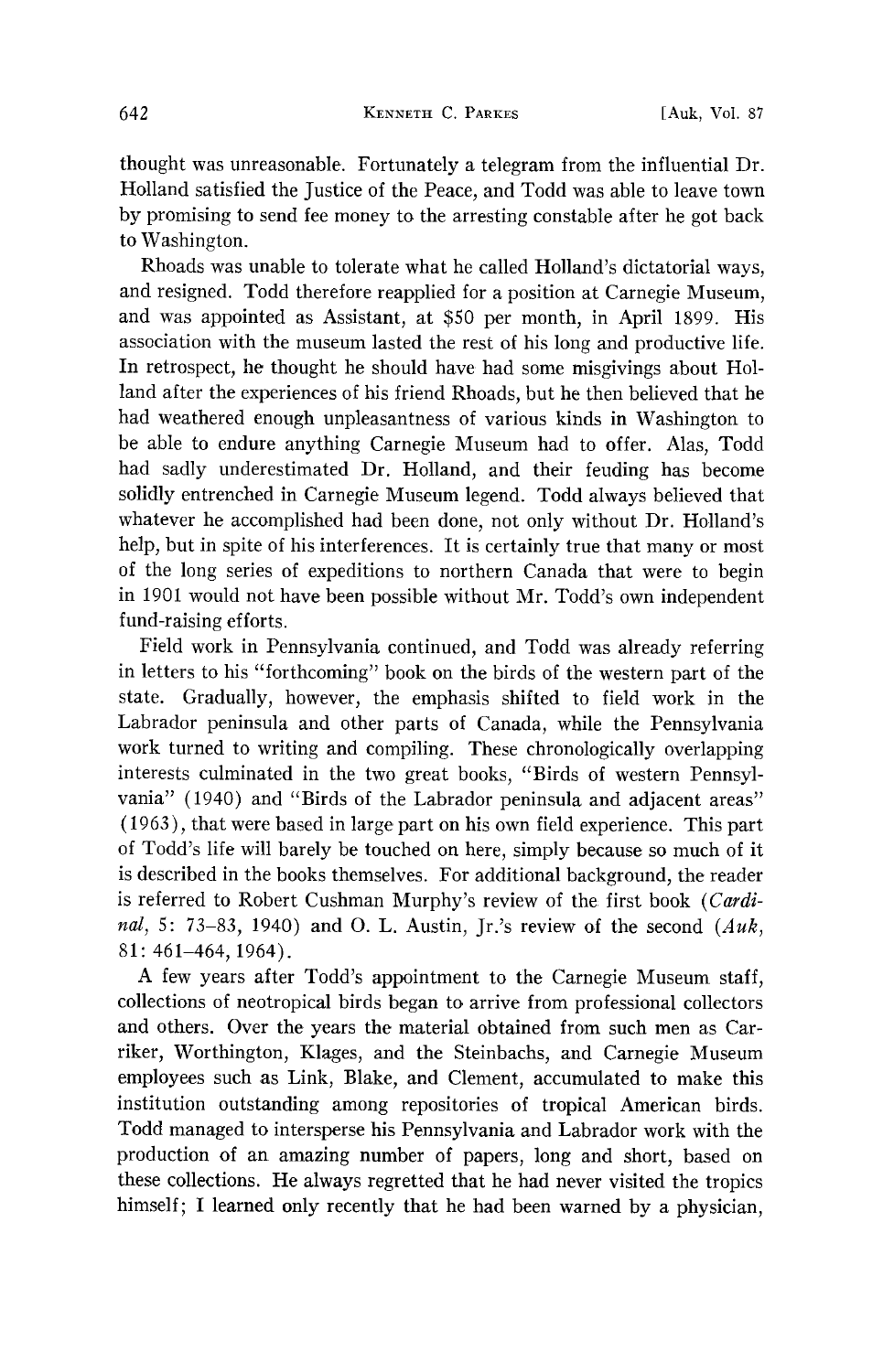**shortly after his bout with malaria, to avoid hot climates, and he faithfully followed this advice without realizing that modern medicine would probably have made a trip to South or Central America perfectly safe for him.** 

**At first Todd's approach to the neotropical collections was largely faunal. He prepared papers on the birds of the Bahamas and the Isle of Pines, and**  finally, with Carriker, "The birds of the Santa Marta region of Colombia" **(1922), for which the authors were awarded the A.O.U.'s Brewster Medal.**  While working on these, Todd also wrote a number of taxonomic papers. **Some of the latter were appallingly brief "preliminary diagnoses" of new genera, species, and subspecies, so far beneath what I came to know as his standards of thoroughness that they had always puzzled me. Mr. Todd explained to me that he himself regretted these papers, which he had "rushed into print" at the urging of Dr. H. C. Oberholser. After the publication of the Santa Marta book, Todd turned exclusively to taxonomic papers in his neotropical work. Although he continued to describe new taxa, his diagnoses were much more thorough and painstaking, and his**  best, and best-known, papers were complete revisions of genera (Cyano**compsa, Arremonops, Spinus, Basileuterus, etc.) and polytypic species.**  He also began a program of studying the Carnegie Museum's neotropical **holdings family by family, and publishing "critical notes on . . ." or "list of..." or "catalogue of..." papers on each of these.** 

**Mr. Todd belonged to an era with so few active workers on avian distribution that it was perfectly feasible to divide up the world on a "gentlemen's agreement" basis. Dr. Chapman would take Ecuador, Dr. Zimmer Peru, Dr. Chapin the Congo, Dr. Grinnell Pacific North America, etc. Each ornithologist was expected to, and prepared to, turn over any pertinent data to the appropriate specialist. Mr. Todd outlived this era, and was never able to understand that younger men might not respect, or even understand, his prior claim to all of northern Canada from Hudson Bay eastward. His correspondence file from the 1930s through the 1950s is filled with carbon copies of Todd's letters requesting reprints of faunal papers published in The Canadian Field-Naturalist and elsewhere, and admonishing the authors that it would have been better had they made their notes available for Mr. Todd for incorporation into his "forthcoming" comprehensive work on Labrador birds. He even went so far as to guard possessively some of the specimen data from his northern expeditions.**  Storer (Univ. California Publ. Zool., 52: 213, 1952) had to add an explan**atory footnote to his list of examined alcid specimens: "Because of his forthcoming work on the birds of the Ungava Peninsula, Mr. W. E. C. Todd has requested me not to publish the exact localities of birds in the Carnegie Museum from that region."** 

**The actual writing of the Labrador book began in 1953, the year I**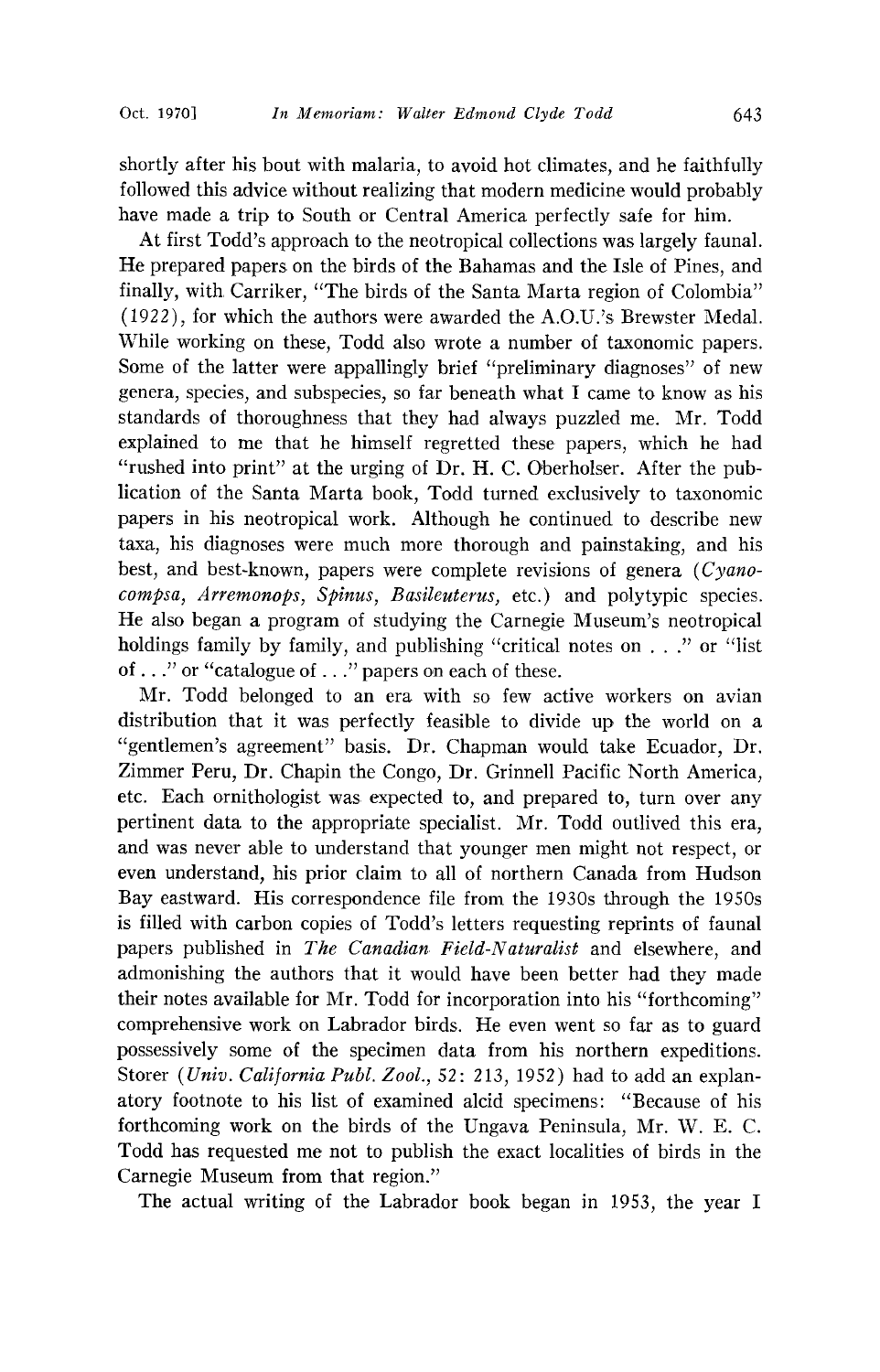**joined the staff of Carnegie Museum. Mr. Todd by then had become inured to, if not happy with, the continual publication of records by other people intruding on "his" area, but he was such a completist that his manuscript had to be revised each time another paper appeared. It was only with the greatest difficulty that I persuaded him to set a definite literature cutoff date for his book. This, in turn, led to the episode concerning Francis Harper's publication, described in Austin's review cited earlier.** 

**As was perhaps characteristic of those of his generation who lived on into ours, Mr. Todd tended to equate "things-as-they-ought-to-be" with "things-as-they-were." It was this feeling that led him to omit introduced species completely from "Birds of western Pennsylvania." Even though he had never known a Pennsylvania devoid of the House Sparrow, still this ubiquitous pest (as it was considered by Todd's mentors, Merriam and Barrows), together with the Starling and the Ring-necked Pheasant, did not belong in Pennsylvania and were therefore ignored, both in his book and in his collecting activities. Later he either mellowed to some extent or realized that his attitude was not truly scientific, so both the Starling and the House Sparrow are discussed in "Birds of the Labrador peninsula." His special distaste for the sparrow still manifested itself, however, in the use of several pejorative adjectives and in the printing of the species' account in the small type otherwise reserved for dubious or erroneous records.** 

**Among his colleagues, Mr. Todd was famous for his almost fanatical meticulousness with curatorial detail. Birds were to be placed in perfect alignment in trays; on my first visit to Carnegie Museum in 1952, when Mr. Todd was showing me his series of Long-billed Marsh Wrens, I inadvertently returned a bird to its tray about three millimeters out of line. As we continued to talk, I noticed his hand snaking down, almost as a reflex, to nudge the specimen back into place. For much of his long tenure at the museum, Mr. Todd had little or no help, either curatorial or secretarial. I never fail to wonder at his scientific productivity in view of his devotion to paperwork. I once calculated that if I were to follow all of Mr. Todd's**  procedures scrupulously, the exchange of a single bird skin with another **museum would necessitate written entries in eleven different places. Although some of these procedures did eventually seem to me not worth the time and effort involved and were abandoned, others combined to make the Carnegie Museum bird collection in some respects the best curated and most accessible that I had ever seen, and these traditions, hopefully, are being maintained.** 

**Mr. Todd was always chary with his confidences about what he considered his private affairs. He was married in 1907 to Leila E. Eason of Beaver, but failed to inform his Carnegie Museum colleagues of this fact. Some years later Mrs. Todd, a spirited woman who was rather more**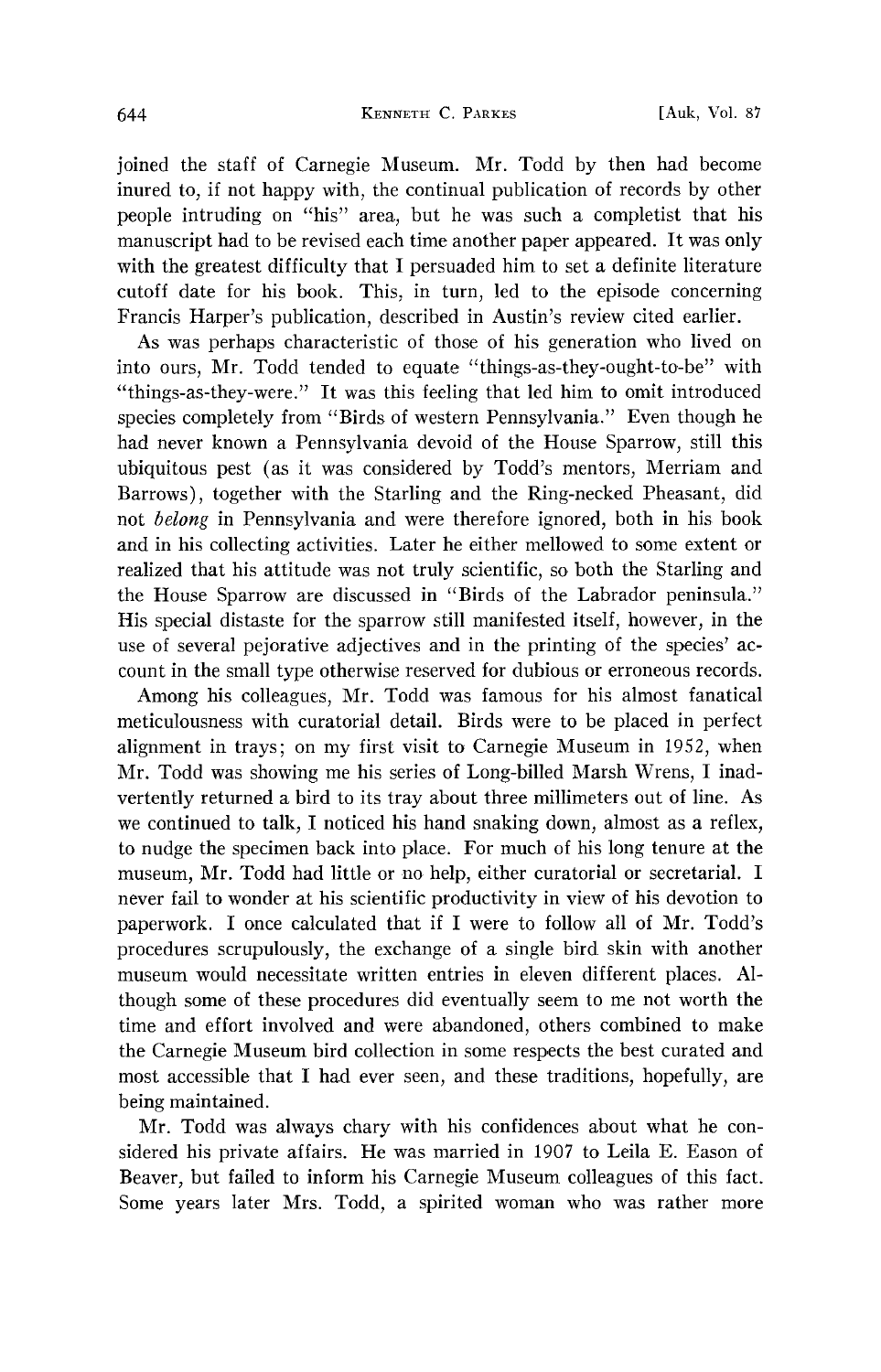**socially inclined than her husband, tired of hinting that she would like to meet his Pittsburgh friends. She waited until Mr. Todd had left for the office, then boarded a later train and appeared at the museum, demanding to be taken to lunch with her husband and his colleagues. This incident was the first intimation than any of them had had of Todd's marriage. Mrs. Todd died in 1927.** 

**Todd's personality was a strange mixture of seemingly irreconcilable components. He collected birds and their eggs for seventy years, but considered the huge series of eggs in certain private collections as "a great waste of bird life." A bold Boreal Chickadee once alighted on his shotgun barrel; that particular chickadee was thereafter immune from being collected. Todd was devoutly religious, superimposing a strong belief in spiritualism on a straight-laced Methodism. As mentioned above, he rigidly observed the Sabbath, and would not permit any periodical into his home that contained advertisements for alcoholic beverages. He abhorred smoking, and would call to the attention of the motorman any miscreant who lit a cigarette on a streetcar. Knowing that Todd never touched coffee, a colleague asked him (when he was about 80) why this was--religious scruples, health reasons, or just distaste. Mr. Todd explained simply that his mother had told the children not to drink coffee or tea, and he had never seen fit to disobey this parental dictum. He went on to say that she drank coffee all the time; one had the distinct impression that if his mother had remembered to tell Clyde at 21 that it was all right to drink coffee now, he might have taken up the habit. On one occasion he did, however, drink a cup of tea, the only time a stimulant ever passed between his lips. The Eighth International Ornithological Congress at Oxford in 1934 included several social events, duly attended by Mr. Todd. At an outdoor reception, he passed along a receiving line dutifully pumping every outstretched hand. His reflexes were not quick enough to avoid the last hand in the line, which, to his surprise, thrust a cup of tea into his hand. Mr. Todd explained to us many years afterward that he felt ethically obliged to consume the tea, having accepted the cup. At the age of 60, then, he had his first and his last cup of tea.** 

**Those who did not know Mr. Todd well had the impression of him as a prissy, overfussy, somewhat cantankerous relic of the Victorian age. It is certainly true that he lost no opportunity of expressing his opinion about those things about which he felt negatively, notably alcohol, tobacco, inflation, the decline of the railroads, and W. J. Holland. On the other hand, he had a gentle and puckish sense of humor, and had a special talent for writing amusing doggerel. During a brief hospitalization for minor surgery in the mid-1950s, he was the darling of the nurses, for each of whom he wrote a poem. Although he had strong opinions, he was not argumentative.**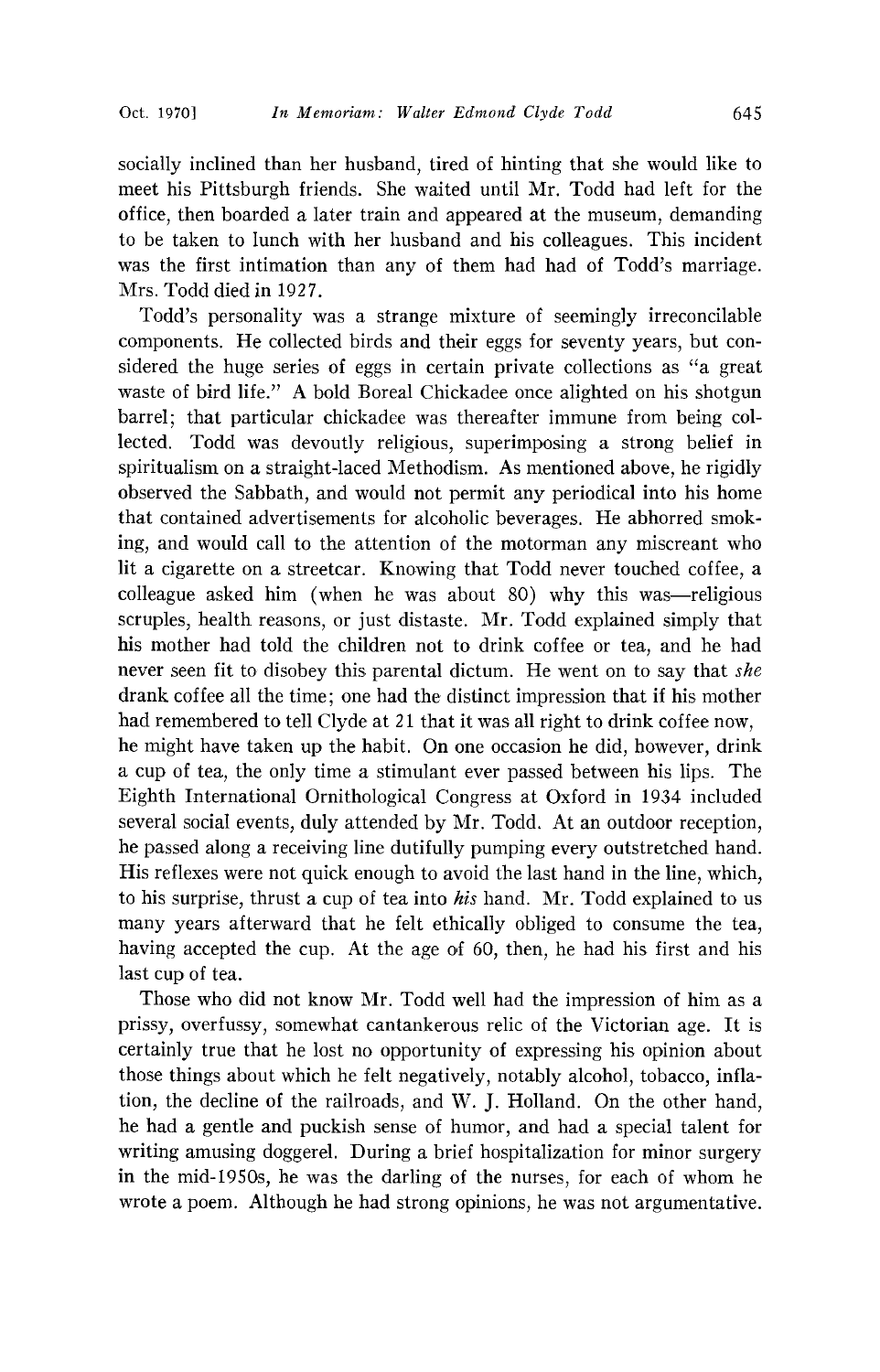**I soon learned that it was fruitless to try to present a well-reasoned case for a taxonomic opinion contrary to that held by Mr. Todd. He would look over the evidence, murmur "I dare say you are perfectly right," and then go ahead and do it his way anyway. But it would be a mistake to think that his taxonomic conservatism was dogmatic. He carefully considered each case on its merits, and then drew generic and specific lines where he really believed they should be. Although he continued to hold out, for example, for recognition of the profusion of genera of dabbling ducks now usually combined into Anas, he found Dilger's work on the forest thrushes wholly convincing, and (rather to my surprise, I must admit) used the generic name Catharus in his Labrador book. Most of Todd's ornithological writings were, in a broad sense, descriptive, but he had nothing but admiration for those who were able to go beyond this into interpretation and theory. He told me several times that he wished he were capable of writing a book like Mayr's "Systematics and the origin of species."** 

**Probably half the anecdotes told about Mr. Todd deal with that characteristic of his personality that can only truthfully be described as his parsimony. Everything was saved to be reused: string, wrapping paper, envelopes. He was rather proud of the fact that he never bought newspapers or pencils; the former he could always find discarded on a seat of**  his commuter train, and the latter he picked up in the street. One of my **favorite stories concerns the occasion, not long after I came to Carnegie Museum, when an attractive and popular young lady then working for the Section of Mammals sent invitations to the staff for her wedding, to take place in the chapel of the University of Pittsburgh right across the street from the museum. Mr. Todd, invitation in hand, walked over to the mam**malogy lab and thanked the girl for thinking of him. He then explained **that, much as he would like to go to the wedding, his monthly cut-rate commutation ticket was not valid on Saturdays, and he would therefore be unable to attend.** 

**As many taxonomists know, Carnegie Museum's bird collection is unique in that its type specimens are identified as such with blue rather than red labels. A story has circulated for many years to the effect that Mr. Todd made this choice because blue paper was cheaper than red paper. I can**  report to my fellow ornithologists that this story is a base canard. Mr. Todd **himself explained to me that when the time came to have type labels printed, he already had a stock of excellent blue paper on hand, and saw no need for a further investment in a supply of red paper just to conform to tradition.** 

**Todd abhorred flying, although I am told that he did have to. undergo flights once or twice when it was necessary to evacuate a far northern field camp in a hurry. Once when he was muttering about an airline that had**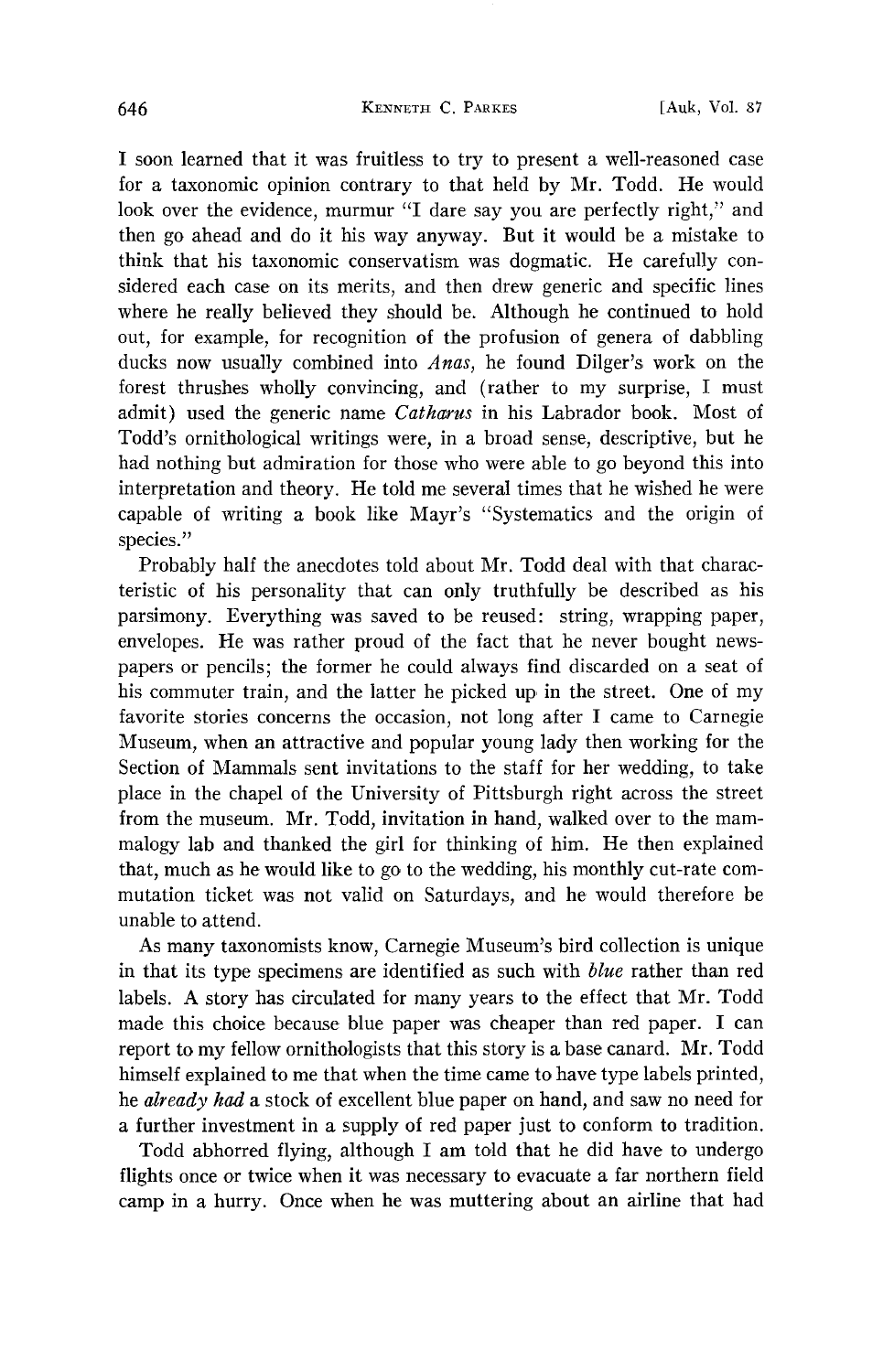**the effrontery to suggest by mail that he might like to fly with them to the next A.O.U. meeting, I reminded him that there had been several recent serious train wrecks, and that the victims of these were just as dead as those who died in plane crashes. Mr. Todd refused to be baited and took the conversation quite seriously, saying that he took every precaution to avoid being in a train wreck. Fascinated, I asked him how he managed this. He told me that on his daily train rides, he inevitably sat in the last coach, in the last-but-one seat (the last being traditionally reserved for the trainmen). I pointed out that many of the worst wrecks occurred when one train overtook another on the same track, and thus his seat selection did not appear to me to be a guarantee of safety. He went on to explain that he had ridden that route for so many years that his subconscious mind knew every foot of the way. Even if he slept during the trip (as he did increasingly in his later years), should the train slow down or stop in an unaccustomed place he was instantly awake. If it stopped, Todd climbed down the steps and stood outside by the door of the coach until the train started up again.** 

**Perhaps nothing in Mr. Todd's secular life was as important to him as his association with the American Ornithologists' Union. He became a Fellow in 1916, and by action of the Council was elected Fellow Emeritus in 1968. His interest in the Union may well have prolonged his life. In 1964 a near-fatal illness resulted in a long and tedious convalescence inhospital. Several times we despaired of his recovery, as he seemed to have little will to live. Then, early in 1965, he began to ask us to bring him certain books and journals. His week-to-week improvement was almost dramatic, and we wondered what had brought it about. Finally he confided that he had hit upon a goal. He remembered that in 1890, the year he had joined the Union, President J. A. Allen had opened the papers session with an address entitled "The American Ornithologists' Union--a seven years' retrospect." Mr. Todd decided that he would recover his strength in time to attend the 1965 A.O.U. meeting in Columbus, and would offer for the consideration of the Program Committee a paper entitled "The American Ornithologists' Union--a seventy years' retrospect." As work on the manuscript for his proposed talk progressed, itbecame obvious to me that it would be out of place in the regular papers session; for one thing, too many people that might otherwise like to hear it would undoubtedly be engaged in the usual corridor discussions rather than seated in the auditorium. Through the cooperation of Dean Amadon, then President of the A.O.U., and the members of the Columbus local committee, we quietly arranged for a period of time at the annual dinner, unannounced on the program, to be set aside for Mr. Todd if he did indeed succeed in recovering sufficiently to attend the meeting.**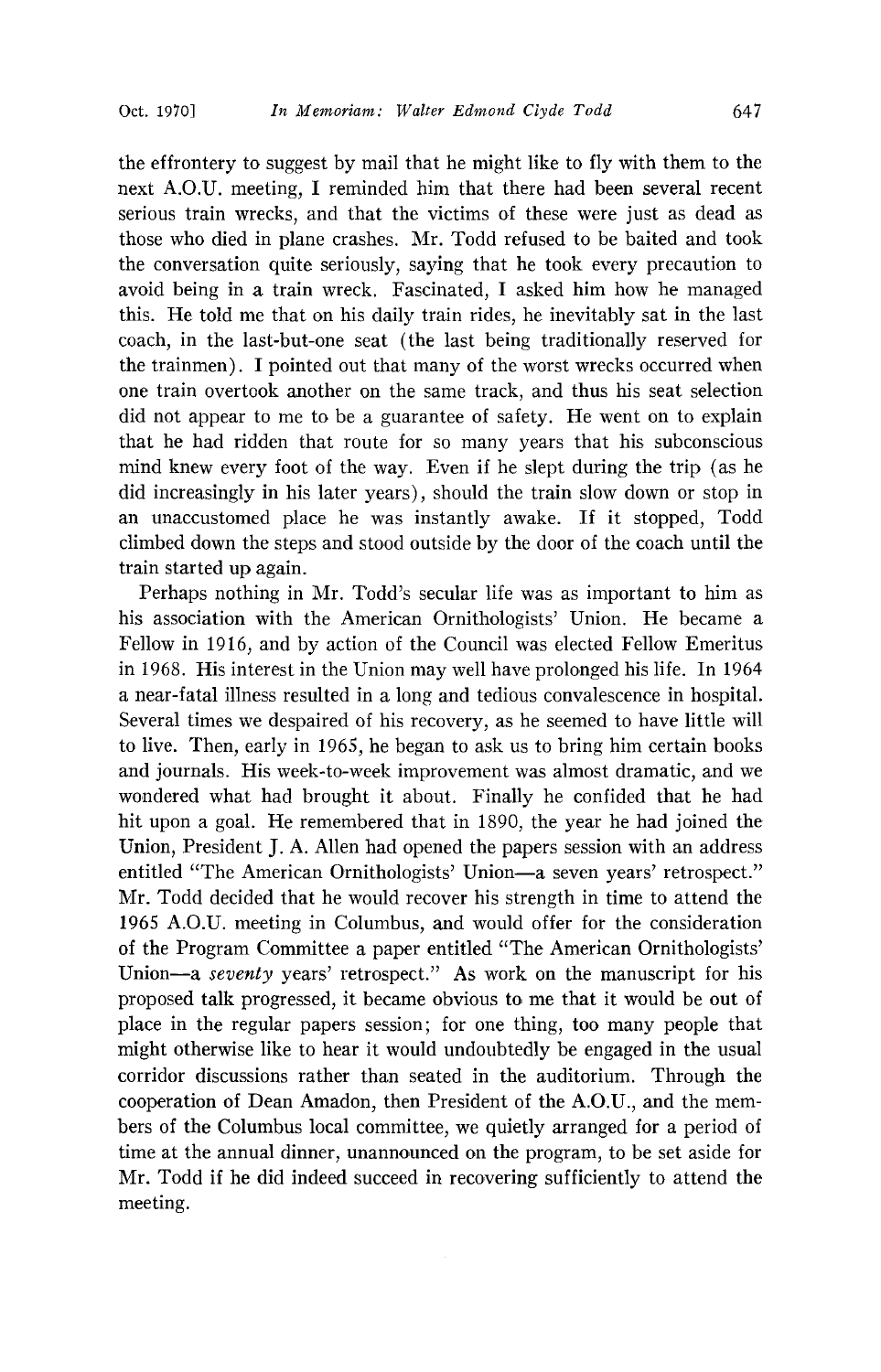**Probably none of us who were at that banquet will ever forget it. Mr.**  Todd did attend, and presented half an hour of reminiscences of the early **days of the A.O.U. and of the Biological Survey, read without eyeglasses from his handwritten manuscript. He received a thundering standing ovation.** 

**So strongly did Mr. Todd feel about the A.O.U. that one sensed that he didn't really consider his great lifelong Labrador project completed until the book had been evaluated in an Auk review, even though several favorable notices had already appeared. It somehow seemed the perfect climax to this long life truly devoted to ornithology when in Toronto in 1967, at the last A.O.U. meeting he ever attended, Mr Todd became the first recipient in A.O.U. history of a second Brewster Medal, this time for the Labrador book.** 

**I have mentioned that Mr. Todd's first A.O.U. meeting was the Union's Tenth Congress, in Washington in 1893. In preparing this memorial, I felt an almost superstitious awe in discovering in the published proceedings of that meeting (Auk, 10: 64, 1893) just above the listing of Mr. Todd's first appearance on an A.O.U. program, the wording of a resolution on which he undoubtedly voted: "on the decease of any Active Member of the Union, the President shall appoint a committee of one to prepare a suitable memorial of the life and work of the deceased member, to be read at the first stated meeting of the Union, and to be published in 'The Auk' as an expression of the sense of the Union." I do not doubt that my fellow members of the Union will sense, with me, that a last door to a great era of American ornithology has closed with the passing of W. E. Clyde Todd.** 

## **BIBLIOGRAPHY, 1940-1966**

**(A complete bibliography of Mr. Todd's publications through 1939, prepared by Miss Ruth Trimble [now Mrs. James Chapin], was published in The Cardinal, 5: 87-92, 1940.)** 

- **1940. Birds of western Pennsylvania. Pittsburgh, Univ. Pittsburgh Press. Eastern races of the Ruffed Grouse. Auk, 57: 390-397.**
- **1942. List of the tinamous in the collection of Carnegie Museum. Ann. Carnegie Mus., 29: 1-29. Critical remarks on the races of the Sharp-tailed Sparrow. Ibid., 29: 197-199. List of the hummingbirds in the collection of the Carnegie Museum. Ibid., 29: 271-370.**
- **1943. Blue-winged Warbler in Schenley Park. Cardinal, 6: 48. Critical remarks on the trogons. Proc. Biol. Soc. Washington, 56: 3-16. The western element in the James Bay avifauna. Canadian Field-Naturalist, 57: 79-80. Two new birds from tropical America. Proc. Biol. Soc. Washington, 56: 47-48. Studies in the jacamars and puff-birds. Ann. Carnegie Mus., 30: 1-18. Critical remarks on the toucans. Proc. Biol. Soc. Washington, 56: 153-162.**